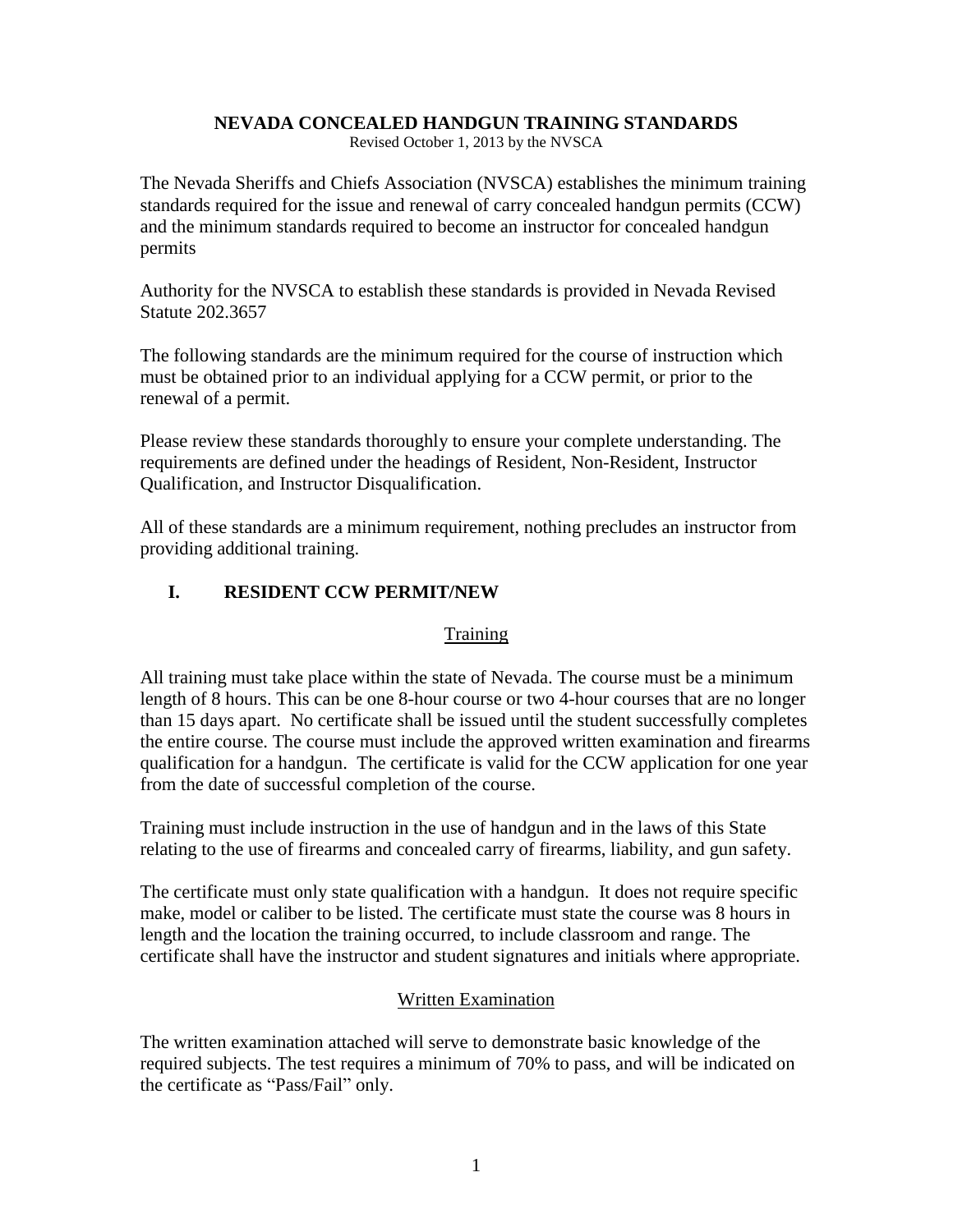In the event the student has a learning disability the test can be administered as an oral examination, with the same scoring requirements.

## Firearms Qualification

A total of 30 rounds for 6 shot or larger capacity and 25 rounds for 5 shot capacity must be fired. Firearms with less than a 5 shot capacity will have to be reloaded at each stage to comply with the 5 shot capacity standards. A minimum score of 70% is required to pass, and shall be indicated on the certificate as "Pass/Fail" only. A humanoid style target such as the B27, B21 or FBI Q shall be used.

6 Shot Capacity Course

| 3 yards | 6 rounds  | No time limit | Freestyle stance and grip |
|---------|-----------|---------------|---------------------------|
| 5 yards | 12 rounds | No time limit | Freestyle stance and grip |
| 7 yards | 12 rounds | No time limit | Freestyle stance and grip |

5 Shot Capacity Course

| 3 yards | 5 rounds  | No time limit | Freestyle stance and grip |
|---------|-----------|---------------|---------------------------|
| 5 yards | 10 rounds | No time limit | Freestyle stance and grip |
| 7 yards | 10 rounds | No time limit | Freestyle stance and grip |

# **II. RESIDENT CCW PERMIT/RENEWAL**

## **Training**

All training must take place within the state of Nevada. The course must be a minimum length of 4 hours. No certificate shall be issued until the student successfully completes the entire course. The course must include qualification for a handgun. The certificate is valid for the CCW application for one year from the date of successful completion of the course.

Training must include instruction in the use of a handgun and in the laws of this State relating to the use of firearms and concealed carry of firearms, liability, and gun safety.

The certificate must only state qualification with a handgun. It does not require specific make, model or caliber to be listed. The certificate must state the course was 4 hours in length and the location the training occurred, to include classroom and range. The certificate shall have the instructor and student signatures and initials where appropriate.

## Written Examination

A written examination is not required for renewal.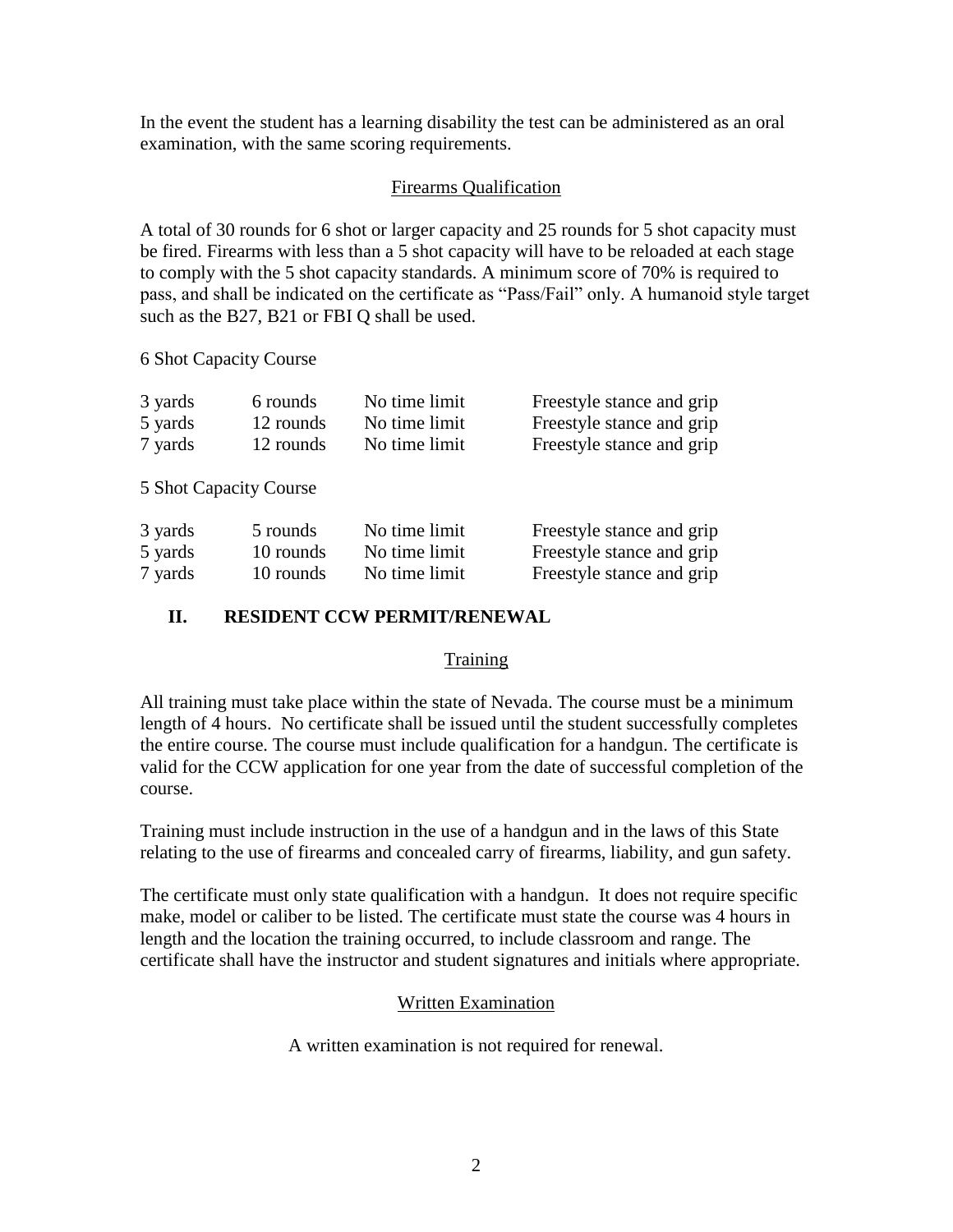### Firearms Qualification

A total of 30 rounds for 6 shot or larger capacity and 25 rounds for 5 shot capacity must be fired. Firearms with less than a 5 shot capacity will have to be reloaded at each stage to comply with the 5 shot capacity standards. A minimum score of 70% is required to pass, and shall be indicated on the certificate as "Pass/Fail" only. A humanoid style target such as the B27, B21 or FBI Q shall be used.

6 Shot Capacity Course

| 3 yards                | 6 rounds  | No time limit | Freestyle stance and grip |
|------------------------|-----------|---------------|---------------------------|
| 5 yards                | 12 rounds | No time limit | Freestyle stance and grip |
| 7 yards                | 12 rounds | No time limit | Freestyle stance and grip |
| 5 Shot Capacity Course |           |               |                           |
| 3 yards                | 5 rounds  | No time limit | Freestyle stance and grip |
| 5 yards                | 10 rounds | No time limit | Freestyle stance and grip |
| 7 yards                | 10 rounds | No time limit | Freestyle stance and grip |

## **III. NON-RESIDENT PERMIT/NEW**

#### **Training**

All training must take place within the state of Nevada, *and in the county* in which the person will apply for the non-resident permit. If that county does not have approved instructors the applicant may go to the nearest county that does. The course must be a minimum length of 8 hours. This can be one 8 hour course or two 4 hour courses that are no longer than 15 days apart. No certificate shall be issued until the student successfully completes the entire course. The course must include the approved written examination and firearms qualification for a handgun. The certificate is valid for the CCW application for one year from the date of successful completion of the course.

Training must include instruction in the use of a handgun and in the laws of this State relating to the use of firearms and concealed carry of firearms, liability, and gun safety.

The certificate must only state qualification with a handgun. It does not require specific make, model or caliber to be listed. The certificate must state the course was 8 hours in length and the location the training occurred, to include classroom and range. The certificate shall have the instructor and student signatures and initials where appropriate.

#### Written Examination

Same requirements as a new resident permit.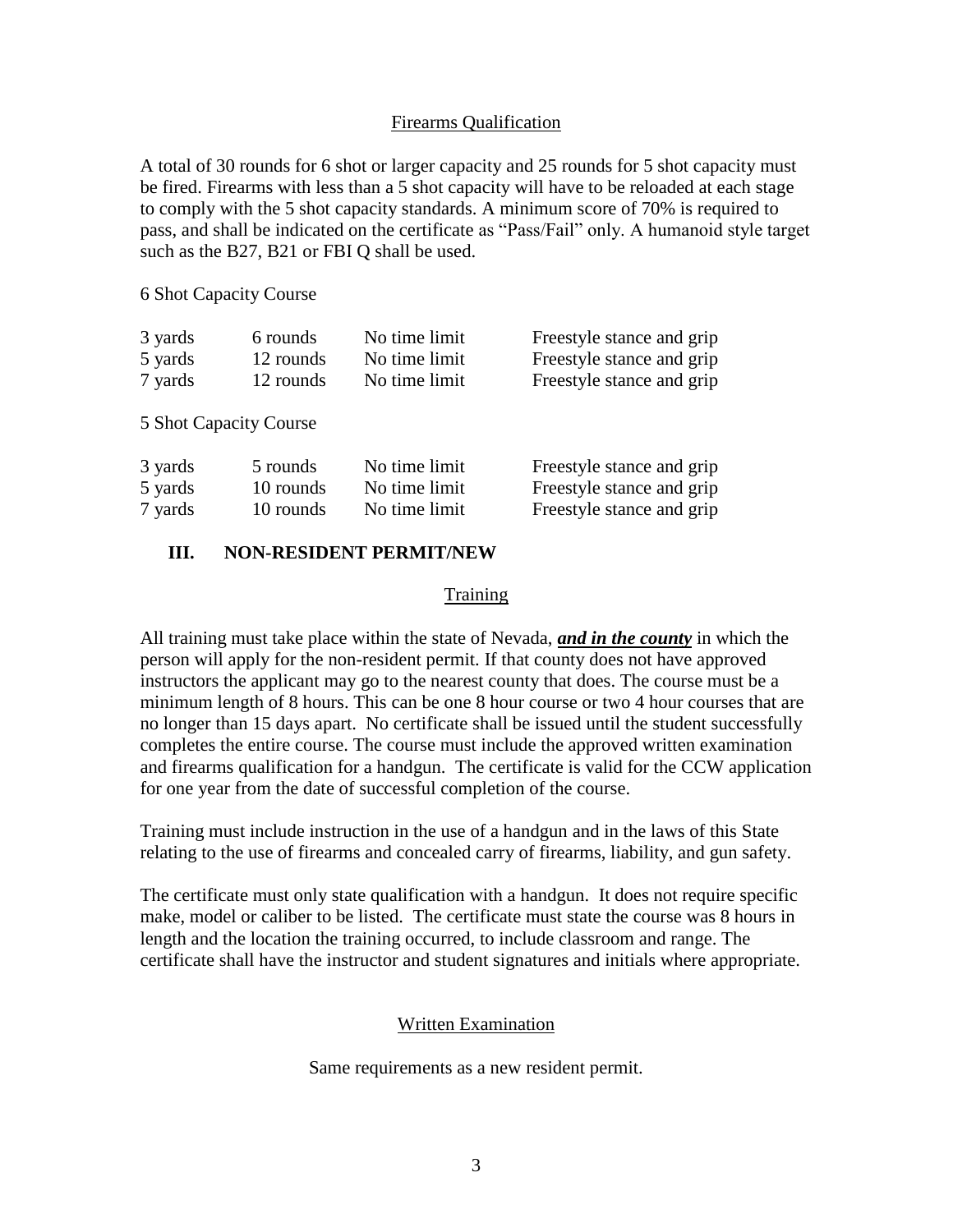### Firearms Qualification

Same requirements as a new resident permit.

## **IV. NON-RESIDENT PERMIT/RENEWAL**

## **Training**

All training must take place within the state of Nevada, *and in the county* in which the person will apply for the non resident permit. If that county does not have approved instructors the applicant may go to the nearest county that does. The course must be a minimum length of 4 hours. No certificate shall be issued until the student successfully completes the entire course. The course must include qualification for a revolver and/or a semi-automatic pistol. The certificate is valid for the CCW application for one year from the date of successful completion of the course.

Training must include instruction in the use of a revolver and/or semi-automatic handgun to which the application pertains, and in the laws of this State relating to the use of firearms and concealed carry of firearms, liability, and gun safety.

The certificate must only state qualification with a handgun. It does not require specific make, model or caliber to be listed. The certificate must state the course was 4 hours in length and the location the training occurred, to include classroom and range. The certificate shall have the instructor and student signatures and initials where appropriate.

## Written Examination

A written examination is not required for non-resident renewal.

## Firearms Qualification

A total of 30 rounds for 6 shot or larger capacity and 25 rounds for 5 shot capacity must be fired. Firearms with less than a 5 shot capacity will have to be reloaded at each stage to comply with the 5 shot capacity standards. A minimum score of 70% is required to pass, and shall be indicated on the certificate as "Pass/Fail" only. A humanoid style target such as the B27, B21 or FBI Q shall be used.

## 6 Shot Capacity Course

| 3 yards<br>5 yards<br>7 yards | 6 rounds<br>12 rounds<br>12 rounds | No time limit<br>No time limit<br>No time limit | Freestyle stance and grip<br>Freestyle stance and grip<br>Freestyle stance and grip |  |
|-------------------------------|------------------------------------|-------------------------------------------------|-------------------------------------------------------------------------------------|--|
| 5 Shot Capacity Course        |                                    |                                                 |                                                                                     |  |
| 3 yards                       | 5 rounds                           | No time limit                                   | Freestyle stance and grip                                                           |  |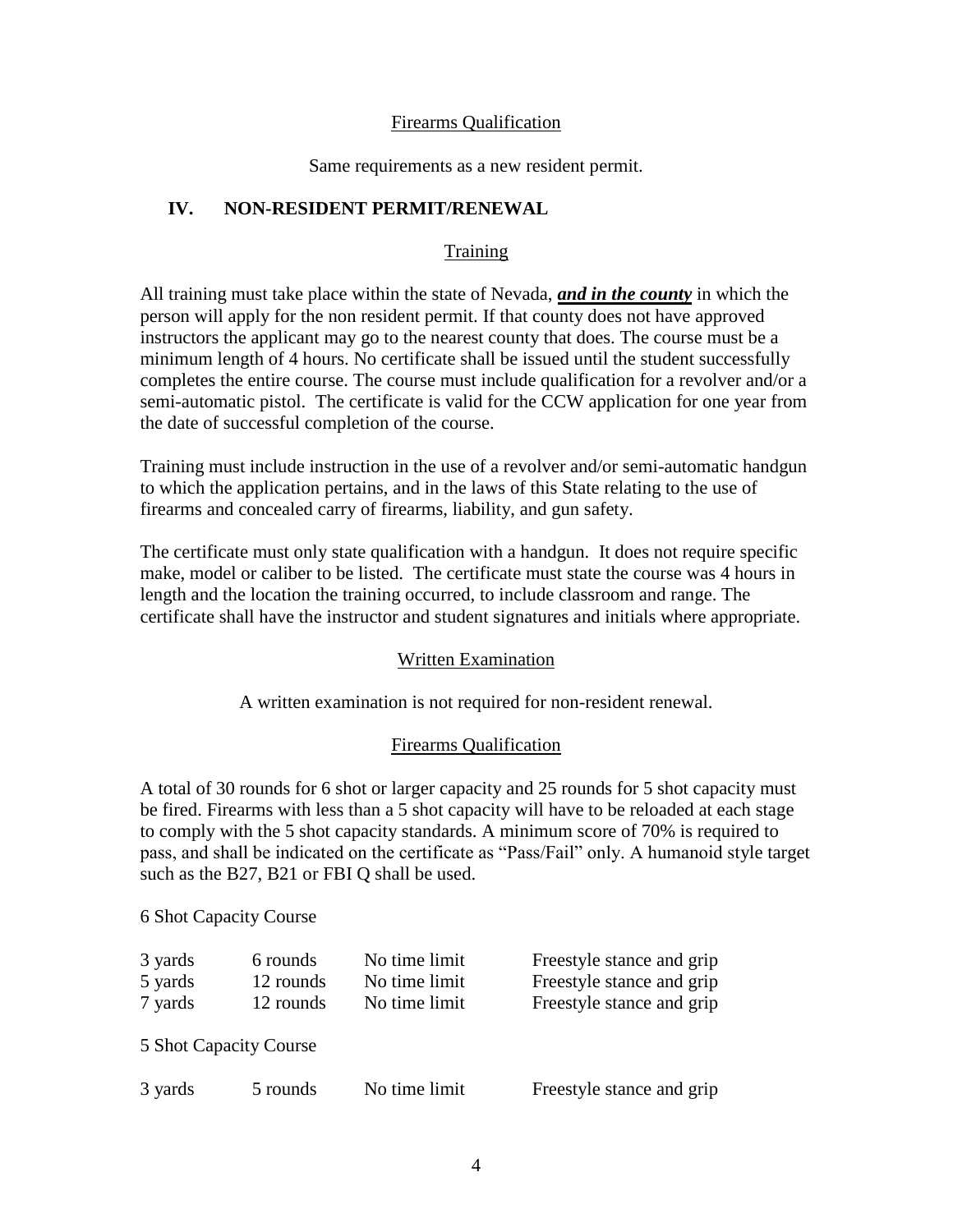| 5 yards | 10 rounds | No time limit | Freestyle stance and grip |
|---------|-----------|---------------|---------------------------|
| 7 yards | 10 rounds | No time limit | Freestyle stance and grip |

## **V. INSTRUCTOR QUALIFICATION and APPROVAL**

A person interested in becoming an authorized CCW instructor in the state of Nevada shall submit a resume of their training and experience, along with a comprehensive lesson plan to the Sheriff in the county in which they intend to teach. A person is not required to submit a lesson plan to each Sheriff in every county they intend to teach, but as a guideline the application should be to the Sheriff in the county in which most of their training will be conducted.

The Sheriff receiving the application package will ensure the instructor and lesson plan meet the standards set by the NVSCA. If the person is approved as an instructor by one Sheriff within the state of Nevada then all other Nevada Sheriffs must recognize that person as an approved instructor.

Potential instructors will be considered on their individual merits. The information that must be submitted to a Sheriff, and the individual requirements to be an instructor are as follows:

 Certification in firearms training, and a comprehensive resume of the individuals experience in firearms and firearms instruction. Certification in training can come from the NRA, U.S. Military, law enforcement, or other national firearms or shooting organizations.

*Note: If a potential instructor is going to solely use NRA certification they must possess the certificate and valid instructor card for "Personal Protection Outside the Home."* 

- A detailed lesson plan which accounts for the minimum course length and standards adopted, which includes, but is not limited to: instruction in the use of revolvers, semiautomatic handguns, the laws of this State relating to the use of a firearms and concealed carry of firearms, liability, and gun safety. The lesson plan should include a copy of the course certificate and all relevant handouts and student learning materials.
- A business license in the city or county where instruction will be given (if applicable.)
- Any individual applying to be an instructor is not required to posses a Nevada CCW, but they *must be eligible* to obtain a Nevada CCW. This will include signing a waiver that acknowledges and permits the Sheriff to conduct a criminal records check.

Acceptance or denial of an instructor application rests with the Sheriff who receives the application package.